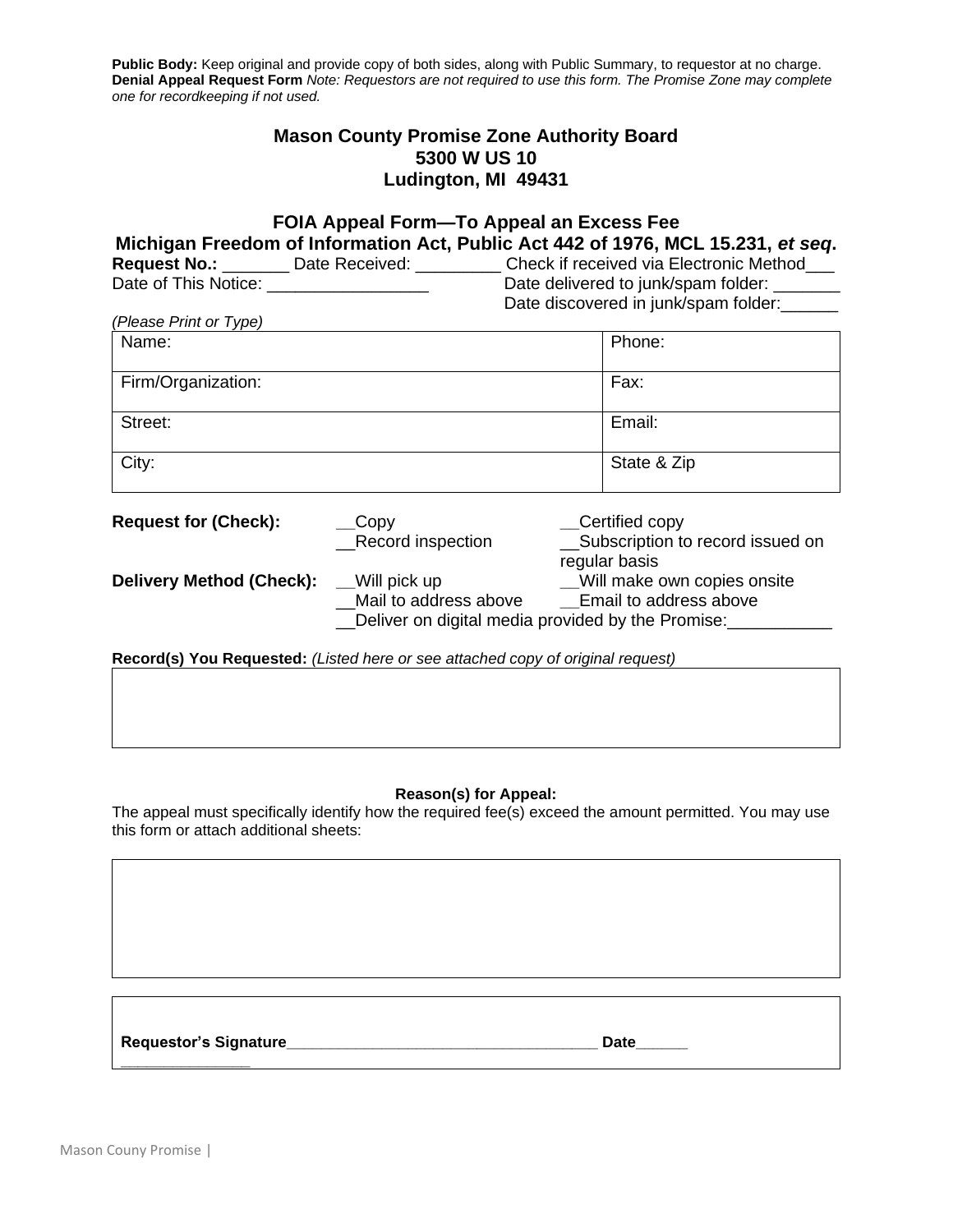**Public Body:** Keep original and provide copy of both sides, along with Public Summary, to requestor at no charge. **Denial Appeal Request Form** *Note: Requestors are not required to use this form. The Promise Zone may complete one for recordkeeping if not used.*

### **Promise Zone Board Response:**

The Promise Zone must provide a response within 10 business days after receiving this appeal, including a determination or taking one 10-day extension.

**Promise Zone Board Extension:** We are extending the date to respond to your FOIA fee appeal for no more than 10 business days, until \_\_\_\_\_\_\_\_\_\_\_\_\_\_\_\_\_(*month, day, year*). Only one extension may be taken per FOIA appeal.

Unusual circumstances warranting extension:

If you have any questions regarding this extension, contact: \_\_\_\_\_\_\_\_\_\_\_\_\_\_\_\_\_\_\_\_\_\_\_\_\_\_\_\_\_\_\_\_

\_\_\_\_\_\_\_\_\_\_\_\_\_\_\_\_\_\_\_\_\_\_\_\_\_\_\_\_\_\_\_\_\_\_\_\_\_\_\_\_\_\_\_\_\_\_\_\_\_\_\_\_\_\_\_\_\_\_\_\_\_\_\_\_\_\_\_\_\_\_\_\_\_\_\_\_\_\_\_\_

| <b>Promise Zone Determination:</b>            | Fee Waived | Fee Reduced | ___Fee Upheld |
|-----------------------------------------------|------------|-------------|---------------|
| Written basis for Promise Zone determination: |            |             |               |

### **Notice of Requestor's Right to Seek Judicial Review**

You are entitled under Section 10a of the Michigan Freedom of Information Act, MCL 15.240a, to appeal a FOIA fee that you believe exceeds the amount permitted under the Promise Zone's written Procedures and Guidelines to the Mason County Promise Zone Board or to commence an action in the Circuit Court for a fee reduction within 45 days after receiving the notice of the required fee or a determination of an appeal to the Promise Zone Board. If a civil action is commenced in court, the Promise Zone is not obligated to complete processing the request until the court resolves the fee dispute. If the court determines that the Board required a fee that exceeded the permitted amount, the court shall reduce the fee to a permissible amount. (*See additional information on your rights below and on the following page*.)

| <b>Signature of FOIA Coordinator:</b> | Date: |
|---------------------------------------|-------|

*(Adapted from: Michigan Townships Association, April 2015)* 

## **FREEDOM OF INFORMATION ACT (EXCERPT) Act 442 of 1976**

#### **15.240a.added Fee in excess of amount permitted under procedures and guidelines or MCL 15.234.**

Sec. 10a.

(1) If a public body requires a fee that exceeds the amount permitted under its publicly available procedures and guidelines or section 4, the requesting person may do any of the following: (a) If the public body provides for fee appeals to the head of the public body in its publicly available procedures and guidelines, submit to the head of the public body a written appeal for a fee reduction that specifically states the word "appeal" and identifies how the required fee exceeds the amount permitted under the public body's available procedures and guidelines or section 4.

(b) Commence a civil action in the circuit court, or if the decision of a state public body is at issue, in the court of claims, for a fee reduction. The action must be filed within 45 days after receiving the notice of the required fee or a determination of an appeal to the head of a public body. If a civil action is